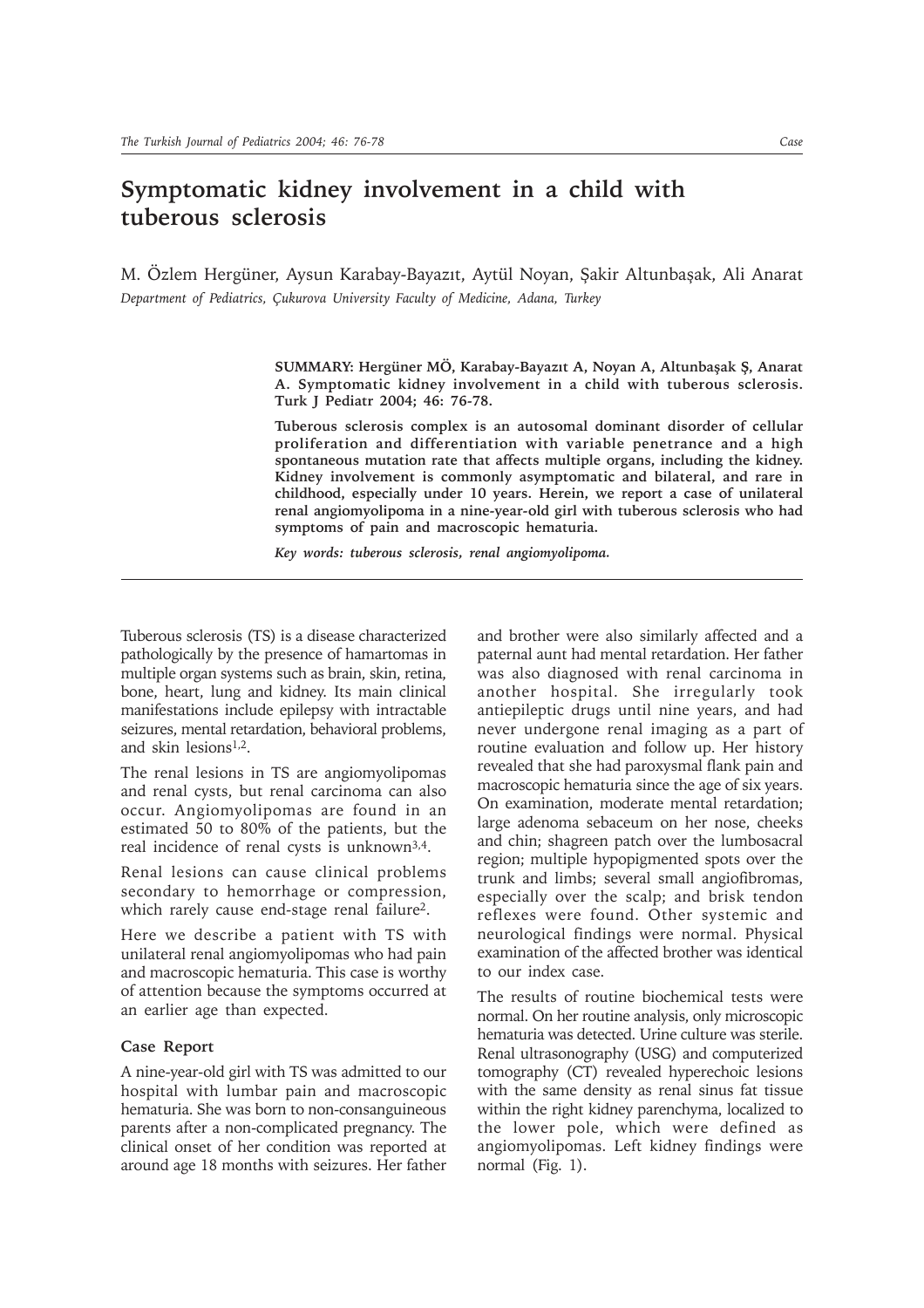

**Fig. 1.** Abdominal CT showing changes in the left kidney.

## **Discussion**

The most common renal lesion in patients with TS is angiomyolipoma, found in an estimated 50 to 80% of the patients<sup>4-6</sup>. The tumor is composed of tissues normally present in the kidney, but these are of abnormal quantity, arrangement, or degree of maturation. Microscopic examination reveals fatty tissue consisting of mature cells, rich vascular tissue with many tortuous vessels, and smooth muscle<sup>7</sup>.

Characteristically, the renal lesions of TS are usually relatively indolent and innocuous, but can become symptomatic because of renal enlargement and related complications<sup>7</sup>. The reported complications of renal angiomyolipoma include partial obstruction of the collecting system, sometimes urinary system infections or nephrolithiasis, and spontaneous hemorrhage, which can lead to hemorrhagic shock in 20% of the cases with angiomyolipomas<sup>5,7</sup>. Our patient had pain and macroscopic hematuria. Her urine culture was sterile and on her DMSA, no findings of pyelonephritis were detected. The tumor is usually benign, but there is a possibility that a renal carcinoma could develop. Our patient's father with TS was also diagnosed as renal cell carcinoma in another hospital.

The second lesion found in TS is the renal cyst. Its real incidence is unknown, but is less than that of angiomyolipoma. The cysts frequently

occur in children with TS, and may be the first clinical manifestation of the disease. The incidence of angiomyolipomas increases with age, but the incidence of renal cysts does not appear to be age related $6,7$ .

The age at which renal lesions occur in patients with TS is highly variable. But in published series, most patients with angiomyolipoma were older than 10 years. In one study, the renal lesions in patients occurred when they were two months to 54 years old<sup>5</sup>. Most of them had angiomyolipoma. In another study, one newborn patient had solitary renal cyst and she had an asymptomatic father<sup>6</sup>.

These two abnormalities in TS can occur separately or together and are usually multiple and bilateral. In several series, the incidence of renal lesions in patients with TS was found between 54 and 100%; the specific incidence is 47 to 73% for angiomyolipoma, 18 to 53% for renal cysts, and 12 to 27% for both lesions5. Although up to 12% of all persons may harbor small lipomas and angiomyolipomas, TS should be strongly suspected in patients with multiple or bilateral renal angiomyolipomas. Multiplicity and bilateral localization were important differences between the TS cases and the isolated angiomyolipomas. But our patient had unilateral angiomyolipoma. This could be related with her age.

Before the widespread availability of ultrasonography, CT and magnetic resonance imaging (MRI), angiomyolipomas were essentially indistinguishable from renal cell carcinomas. The ability to differentiate these tumors has a significant impact on treatment and prognosis<sup>3,5</sup>. The radiographic findings with intravenous pyelography (IVP) and angiography are similar. Ultarosongraphy may give a clue to the diagnosis, because it will show hyperechogenicity of the fat. Fat tissue produces typical images on CT, being more easily visualized by CT than MRI. In 95% of the case, a CT scan can differentiate angiomyolipoma from renal cell carcinoma. A radiolucent area within the mass indicates fat and is pathognomonic for angiomyolipoma6-9. If the margin of the tumor and kidney are indistinct or there is calcification within the mass, renal cell carcinoma should be suspected. Biopsy is not needed for the diagnosis and should be avoided because of risk of bleeding, which can lead to deterioration of renal function, sometimes necessitating nephrectomy.